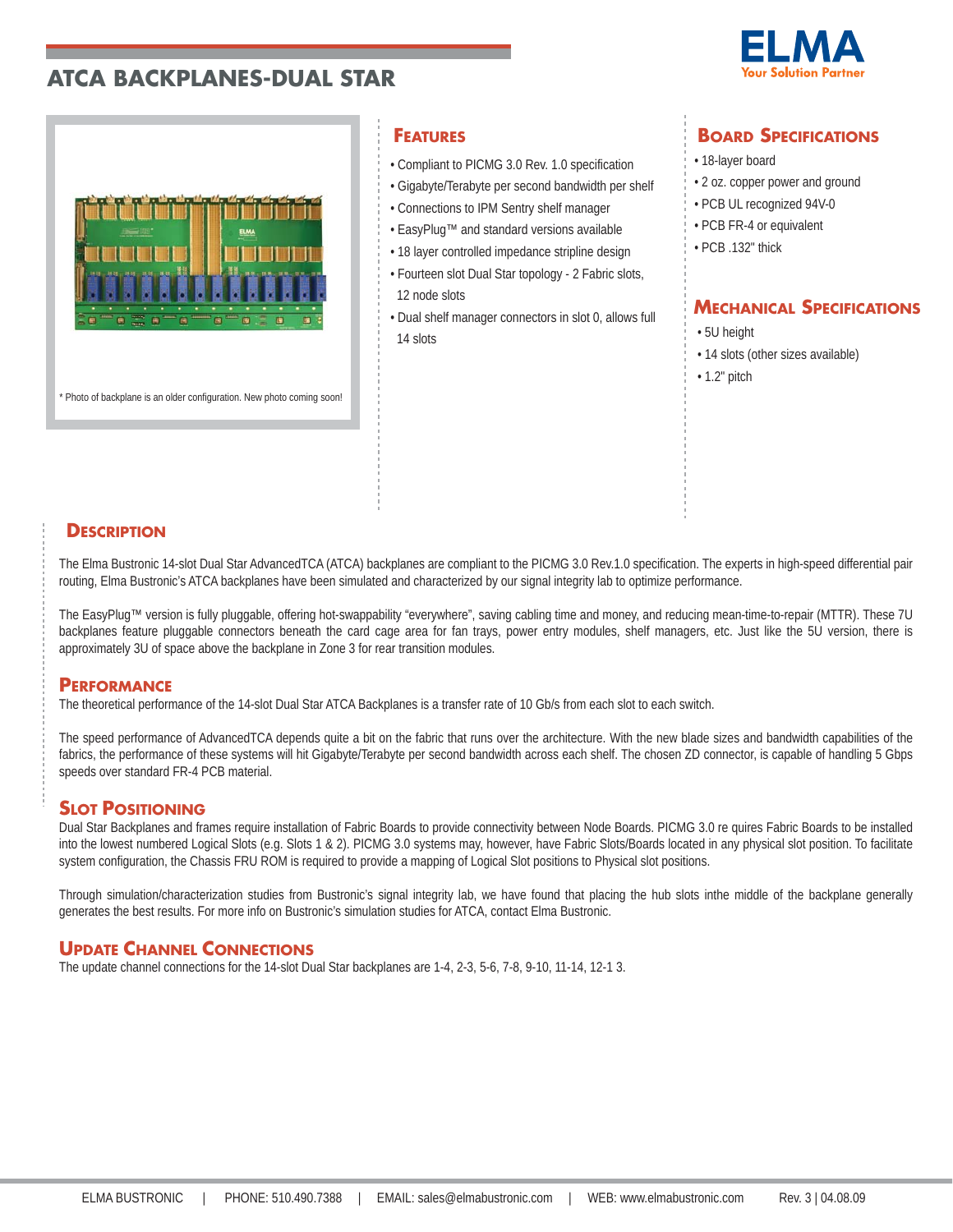### **DATA TRANSPORT**

**Table 6-12 Base Interface + Fabric Interface Dual Star routing assignments**

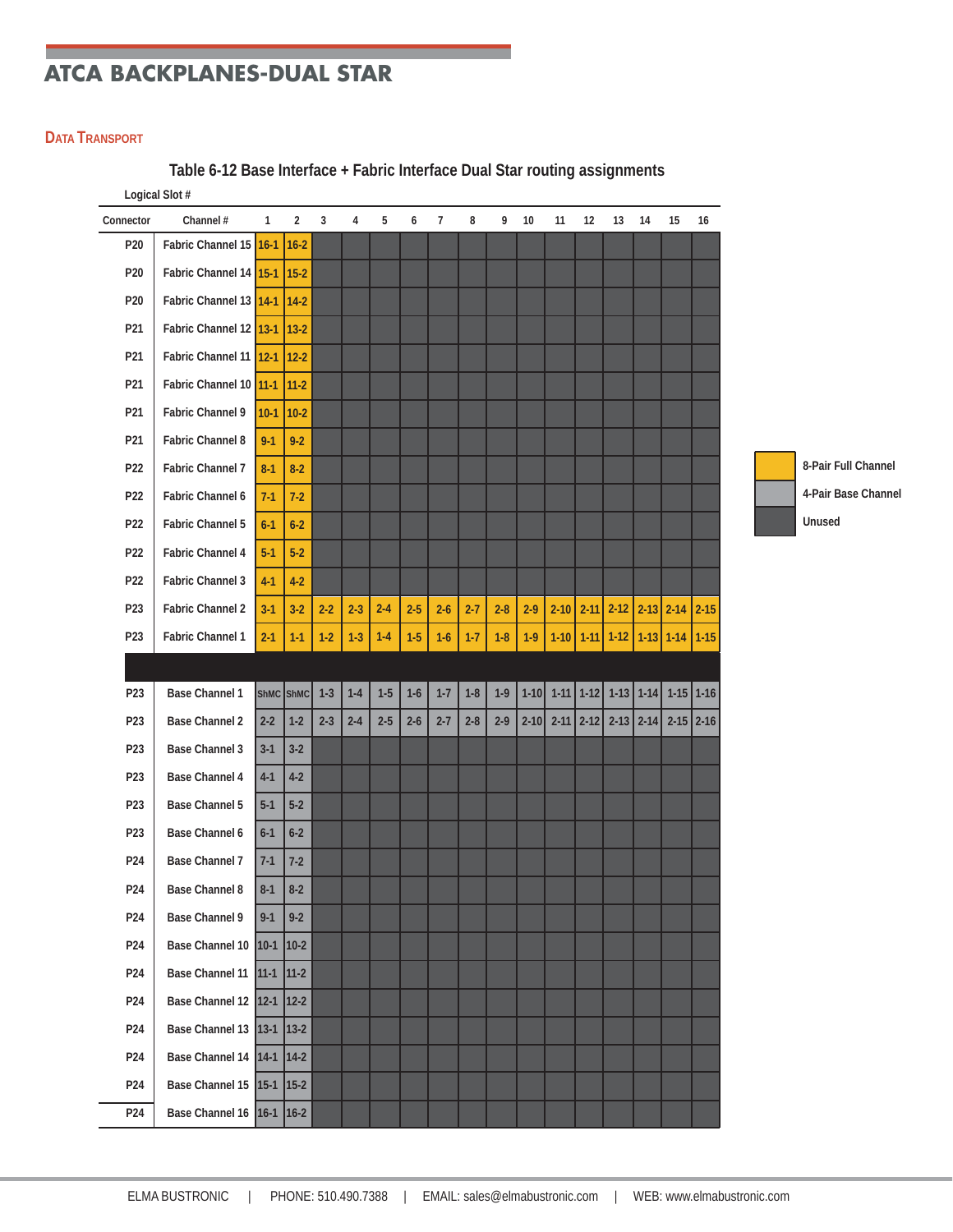### **LINE DRAWING**



### **ORDER INFORMATION**

| <b>Total Slots</b> | <b>Fabric Slots</b> | <b>Node Slots</b> | Width (in.) | Height (in.) | <b>Part Number</b> |
|--------------------|---------------------|-------------------|-------------|--------------|--------------------|
|                    |                     |                   | 17.55       | 9.35         | 109ATCA514         |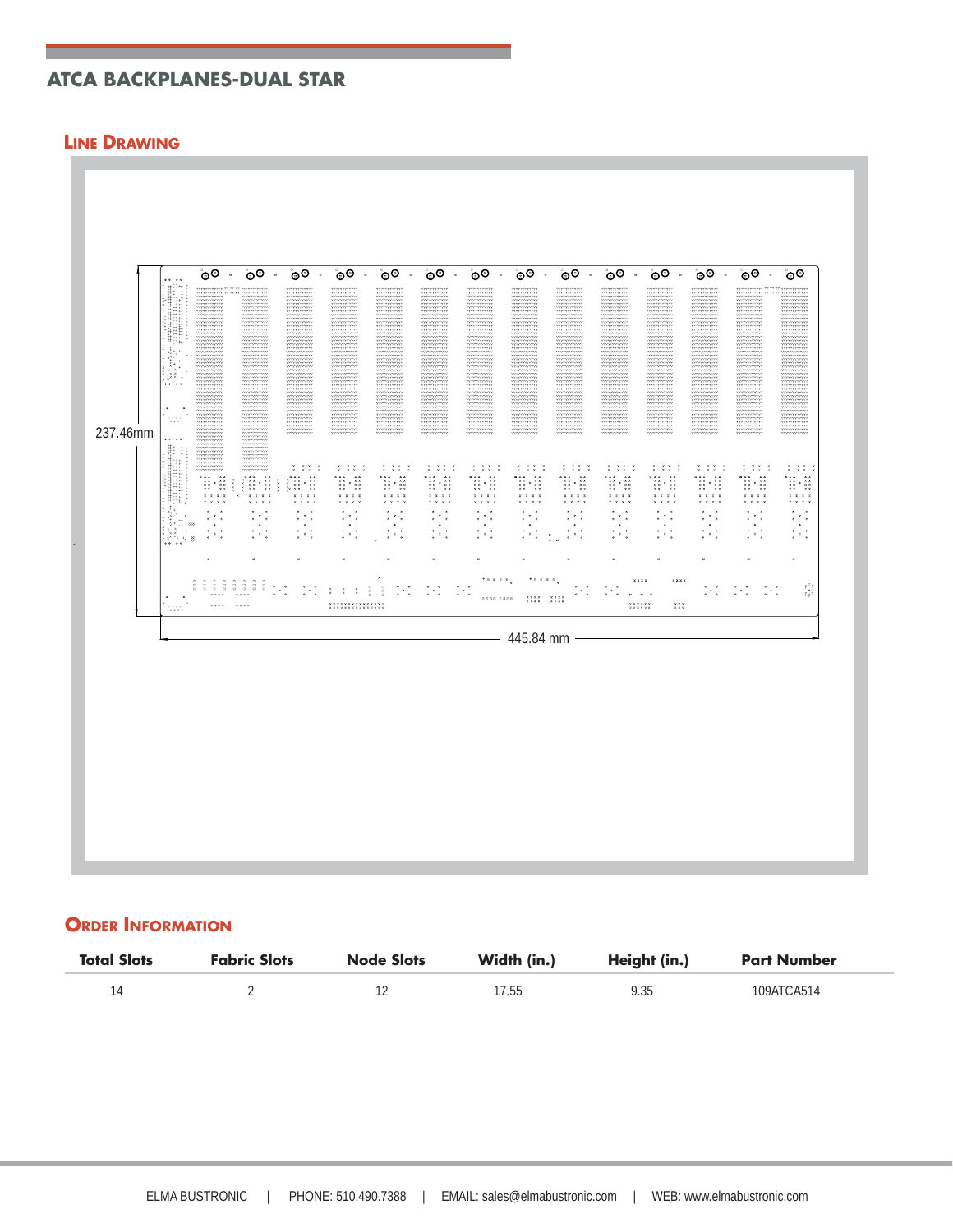# **14-SLOT DUAL STAR ADVANCEDTCA BACKPLANE INFORMATION**

The serial links for Base Interface, Fabric Interface and Update Channel Interface are routed as edge coupled differential strip lines having an impedance of 100 ohms –10%.

- The Telephony Clock Interface is implemented as a MLVDS bussed clock.
- The differential lines for Synchronization Clock Interface are terminated at each end with SMD resistors (case 0603) that are mounted directly to the backplane.

. impedance of 130 ohms –10%. The serial links for Synchronization Clock Interface are routed as edge coupled differential strip lines having an

The Hardware Address pins of each physical slot are connected to GND or left open, depending on the logical slot related to each physical slot. In this stage, these connections are made by using a jumper field with 8 positions for each slot. The seven bits that determine the Hardware Address are configured as follows:





| Logical Slot | Hardware Address<br>(7bit) | Logical Slot | Hardware Address<br>(7bit) |
|--------------|----------------------------|--------------|----------------------------|
|              | 41h                        | 8            | 48h                        |
| 2            | 42h                        | Q            | 49h                        |
| 3            | 43h                        | 10           | 4Ah                        |
|              | 44h                        |              | 4Bh                        |
| 5            | 45h                        | 12           | 4Ch                        |
| h            | 46h                        | 13           | 4 <sub>Dh</sub>            |
|              | 47h                        | 14           | 50h                        |